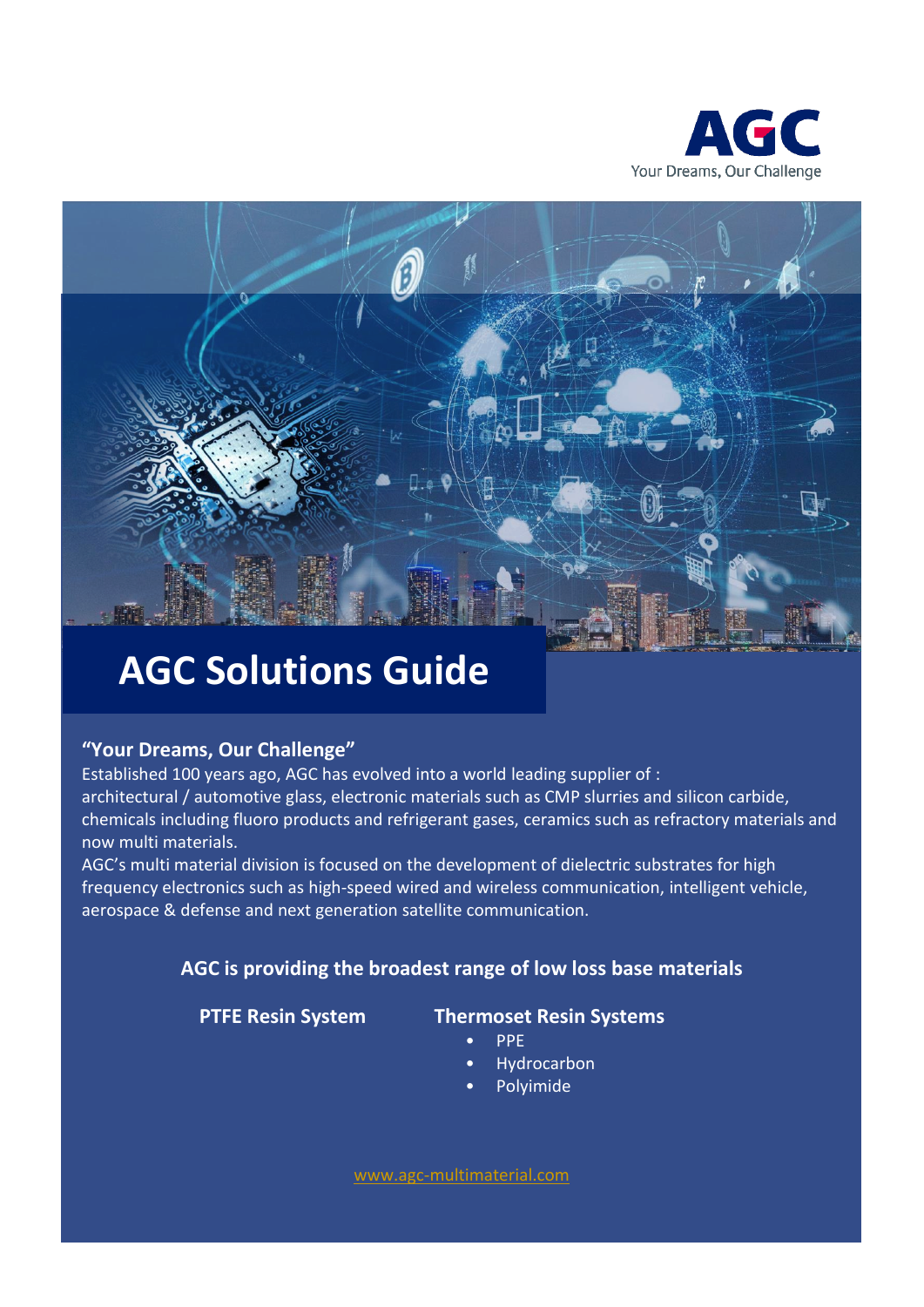# **Advanced PCB Materials**





AGC's Multi Material division develops and manufactures a full range of RF and Digital Materials, including thermoset and thermoplastic copper clad laminates and prepreg / bondply substrates, which provide high reliability and superior thermal, mechanical and electrical performance.

Thermoplastic materials are designed for critical RF/Microwave components, antennas, power amplifiers and subassemblies. Superior mechanical and electrical performance make the PTFE resin system the material of choice for your lowest loss, high frequency applications.

Thermoset materials are intended for use in core routers, high speed switches, supercomputers, nextgeneration radio communication and applications where low signal attenuation, high reliability and high data transfer rates are critical.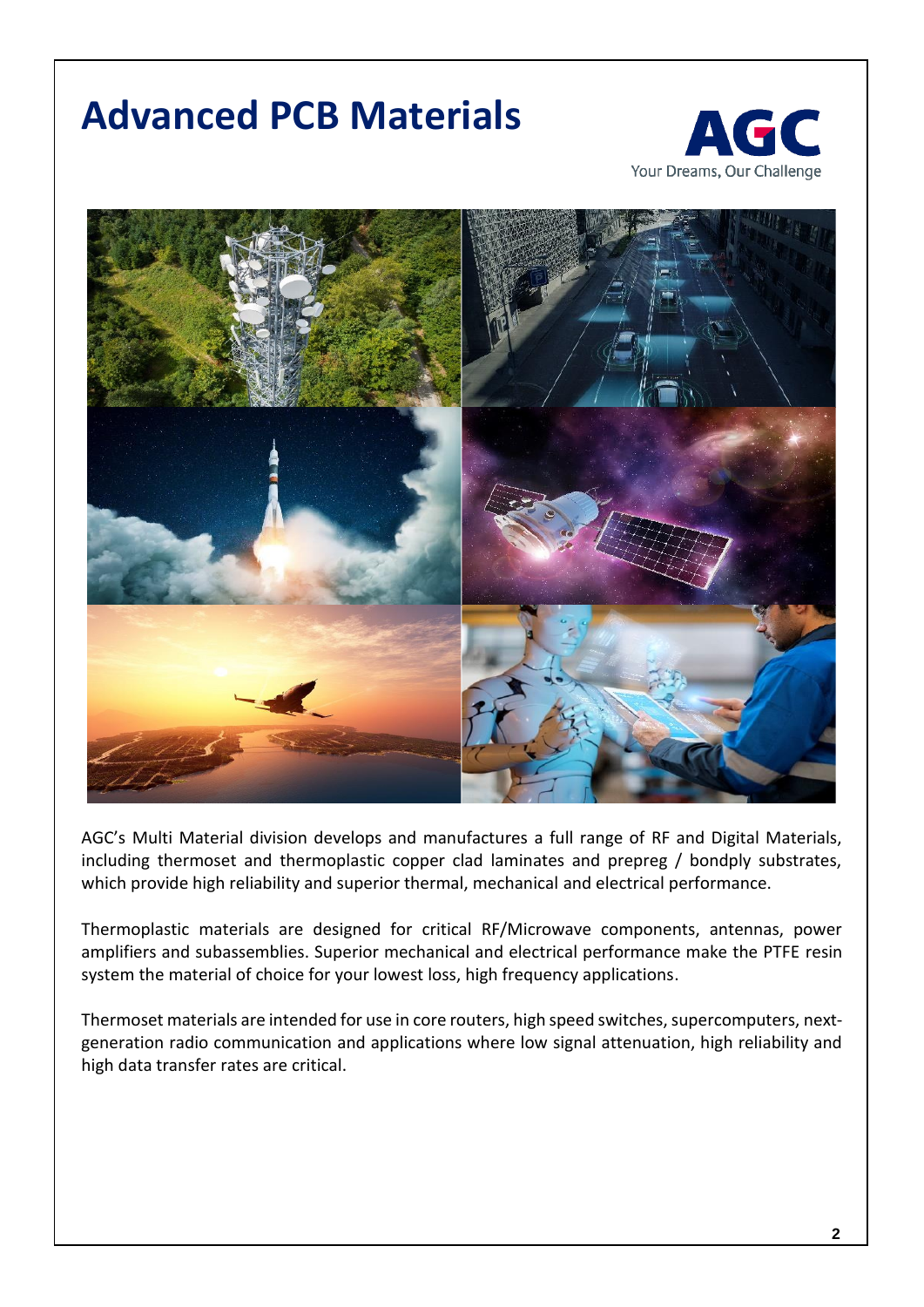# **PTFE Resin System**



| Part                                                             | <b>Dielectric</b><br><b>Constant (Dk)</b> | <b>Dk</b><br><b>Tolerance</b> | <b>Dissipation</b><br>Factor (Df) | <b>Moisture</b> | <b>Thermal</b><br><b>Absorption Conductivity</b> |                  | $CTE^{(1)}$<br>ppm/°C |                    | <b>Peel Strength</b><br>Ibs/in Very |
|------------------------------------------------------------------|-------------------------------------------|-------------------------------|-----------------------------------|-----------------|--------------------------------------------------|------------------|-----------------------|--------------------|-------------------------------------|
| <b>Number</b>                                                    | <b>10 GHz</b>                             | ±,                            | 10 GHz                            | $\%$            | W/M*K                                            | $\mathbf x$      | <b>y</b>              | $\bar{\mathbf{z}}$ | <b>LowProfile Cu</b>                |
| <b>TLY-5A</b><br><b>PTFE-Glass</b>                               | 2.17                                      | 0.02                          | 0.0009                            | 0.02            | 0.22                                             | 20               | 20                    | 280                | 12                                  |
| <b>TLY-5</b><br>PTFE-Glass                                       | 2.20                                      | 0.02                          | 0.0009                            | 0.02            | 0.22                                             | 20               | 20                    | 280                | 12                                  |
| <b>TLY-52</b><br><b>PTFE-Glass</b>                               | 2.20                                      | 0.04                          | 0.0015                            | 0.03            | 0.20                                             | 30               | 40                    | 130                | $\overline{7}$                      |
| <b>TLX-8</b><br>PTFE-Glass                                       | 2.55                                      | 0.04                          | 0.0015                            | 0.02            | 0.22                                             | 21               | 23                    | 215                | 12                                  |
| <b>EZ-IO-F</b><br>(5 mil thickness)<br><b>PTFE Ceramic-Glass</b> | 2.77                                      | 0.05                          | 0.0012                            | 0.08            | 0.53                                             | 19               | 25                    | 49                 | $5 - 7$                             |
| <b>TLE-95</b><br>PTFE-Glass                                      | 2.95                                      | 0.05                          | 0.0026                            | 0.02            | 0.28                                             | $\boldsymbol{9}$ | 12                    | 70                 | $12\,$                              |
| <b>RF-30A</b><br><b>PTFE Ceramic-Glass</b>                       | $2.97^{(2)}$                              | 0.05                          | 0.0020                            | 0.05            | 0.42                                             | 8                | 10                    | 60                 | 12                                  |
| <b>NF-30</b><br><b>PTFE Ceramic</b>                              | 3.00                                      | 0.04                          | 0.0013                            | 0.05            | 0.50                                             | 11               | 15                    | 30                 | $\,8\,$                             |
| <b>TSM-DS3M</b><br><b>PTFE Ceramic-Glass</b>                     | 2.94                                      | 0.04                          | 0.0011                            | 0.07            | 0.65                                             | 10               | 16                    | 23                 | 8                                   |
| <b>TSM-DS3b</b><br><b>PTFE Ceramic-Glass</b>                     | 3.00                                      | 0.04                          | 0.0011                            | 0.07            | 0.65                                             | 10               | 16                    | 23                 | 8                                   |
| <b>TSM-DS3</b><br><b>PTFE Ceramic-Glass</b>                      | 3.00                                      | 0.05                          | 0.0011                            | 0.07            | 0.65                                             | $10\,$           | 16                    | 23                 | 8                                   |
| <b>TLC-32</b><br>PTFE-Glass                                      | 3.20                                      | 0.05                          | 0.0030                            | 0.02            | 0.24                                             | $\boldsymbol{9}$ | 12                    | 70                 | $12\,$                              |
| <b>RF-35TC-A</b><br><b>PTFE Ceramic-Glass</b>                    | 3.50                                      | 0.05                          | 0.0017                            | 0.05            | 0.83                                             | 9                | 13                    | 20                 | 9                                   |
| <b>RF-35TC</b><br><b>PTFE Ceramic-Glass</b>                      | 3.50                                      | 0.05                          | 0.0011                            | 0.05            | 0.92                                             | 11               | 13                    | 34                 | $\overline{7}$                      |
| RF-35HTC<br><b>PTFE Ceramic</b>                                  | 3.50                                      | 0.05                          | 0.0007                            | 0.07            | 1.84                                             | 11               | 14                    | 77                 | 6                                   |
| <b>TLF-35A</b><br><b>PTFE Ceramic-Glass</b>                      | $3.50^{(2)}$                              | 0.05                          | 0.0022                            | 0.02            | 0.36                                             | 21               | 23                    | 85                 | 10                                  |
| <b>RF-60TC</b><br><b>PTFE Ceramic-Glass</b>                      | 6.15                                      | 0.15                          | 0.0020                            | 0.03            | 1.05                                             | 10               | 10                    | 40                 | 8                                   |
| <b>RF-10</b><br><b>PTFE Ceramic-Glass</b>                        | 10.20                                     | 0.30                          | 0.0025                            | 0.08            | 0.85                                             | 16               | 20                    | 25                 | 10                                  |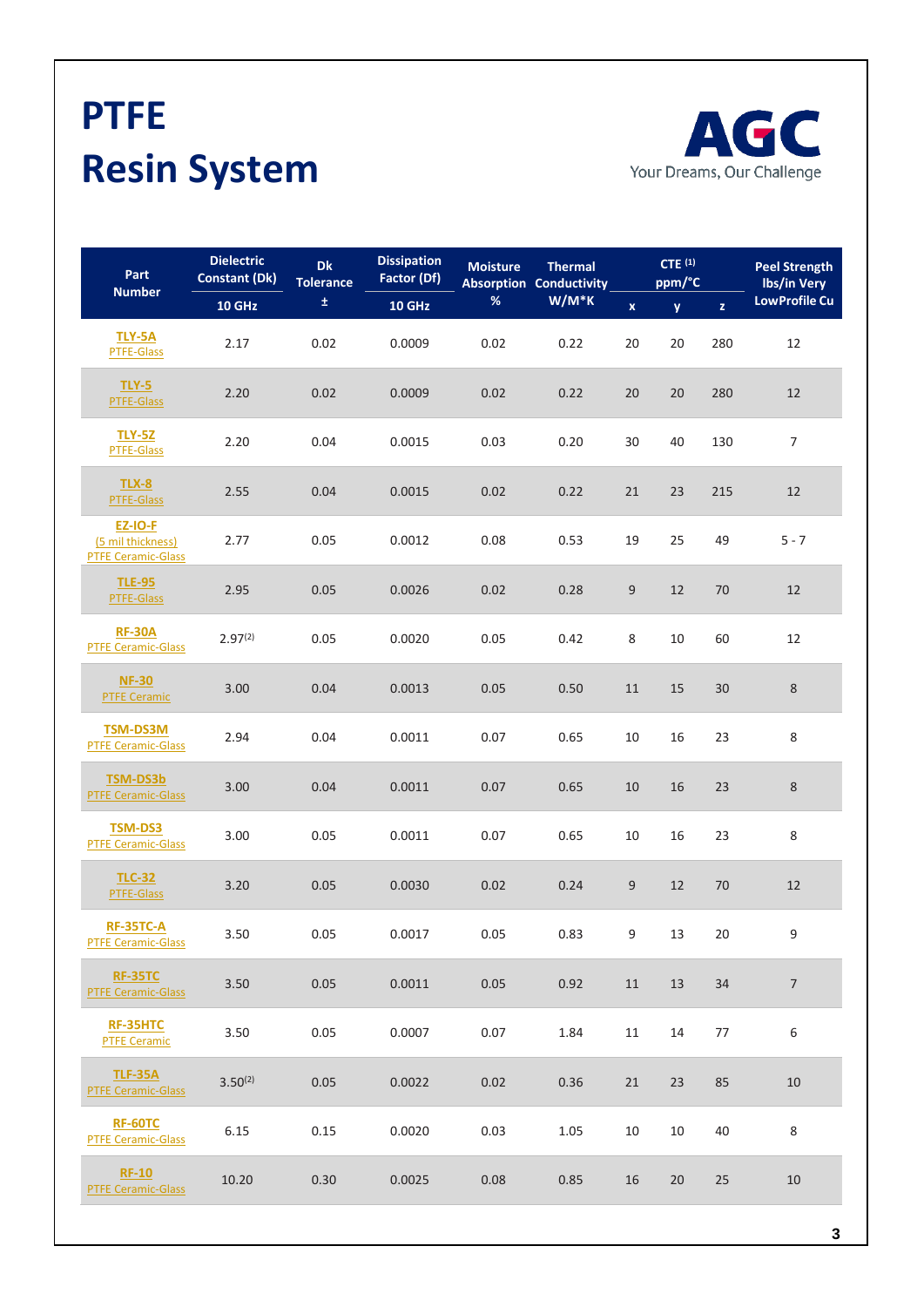# **Thermoset Resin Systems**



## **PPE / Modified Epoxy / Polyimide Laminates**

| Part                                                                 | <b>Dielectric</b><br><b>Constant (Dk)</b> | <b>Dissipation</b><br>Tg °C<br>Factor (Df) |              |                  | $CTE^{(1)}$<br>ppm/°C |              |              |  |
|----------------------------------------------------------------------|-------------------------------------------|--------------------------------------------|--------------|------------------|-----------------------|--------------|--------------|--|
| <b>Number</b>                                                        | 10 GHz                                    | <b>10 GHz</b>                              | <b>DMA</b>   | $\mathbf x$      | y.                    | $Z \alpha 1$ | $aZ \alpha2$ |  |
| Meteorwave <sup>®</sup> 1000<br><b>Very Low Loss PPE</b>             | 3.4                                       | 0.0047                                     | 240          | 10               | 14                    | 55           | 260          |  |
| Meteorwave <sup>®</sup> 2000<br><b>Very Low Loss PPE</b>             | 3.2                                       | 0.0034                                     | 240          | 10               | 14                    | 55           | 260          |  |
| Meteorwave <sup>®</sup> 3000<br><b>Very Low Loss PPE</b>             | 3.4                                       | 0.0039                                     | 200          | 10               | 14                    | 55           | 260          |  |
| Meteorwave <sup>®</sup> 3350<br><b>High Speed Ultra Low Loss PPE</b> | 3.5                                       | 0.0038                                     | 200          | 10               | 14                    | 36           | 200          |  |
| Meteorwave <sup>®</sup> 4000<br><b>Ultra Low Loss PPE</b>            | 3.3                                       | 0.0024                                     | 200          | 10               | 14                    | 55           | 260          |  |
| Meteorwave <sup>®</sup> 4000M<br><b>Ultra Low Loss PPE</b>           | 3.3                                       | 0.002                                      | 200          | 24               | 25                    | 55           | 260          |  |
| Meteorwave® 5000 HF<br>Halogen Free Ultra Low Loss PPE               | 3.4                                       | 0.0033                                     | 185          | 10               | 14                    | 46           | 215          |  |
| Meteorwave <sup>®</sup> 6000 HF<br>Halogen Free Ultra Low Loss PPE   | 3.2                                       | 0.0022                                     | 185          | 10               | 14                    | 46           | 215          |  |
| Meteorwave <sup>®</sup> 8000<br><b>Ultra Low Loss PPE</b>            | 3.28                                      | 0.0016                                     | 185          | 14               | 16                    | 35           | 185          |  |
| Meteorwave <sup>®</sup> 8300<br><b>Ultra Low Loss PPE</b>            | 3.0                                       | 0.0025                                     | 190          | 14               | 16                    | 33           | 180          |  |
| Meteorwave <sup>®</sup> 8350<br><b>Ultra Low Loss PPE</b>            | 3.5                                       | 0.0018                                     | 185          | 14               | 16                    | 35           | 185          |  |
| Mercurywave® 9350<br><b>Very Low Loss Modified Epoxy</b>             | 3.5                                       | 0.004                                      | 200          | 10               | 14                    | 48           | 248          |  |
| N4000-13<br><b>Mid Loss Modified Epoxy</b>                           | 3.6                                       | 0.009                                      | 240          | 10               | 14                    | 70           | 280          |  |
| N4000-13 SI®<br>Mid Loss Modified Epoxy                              | 3.2                                       | 0.008                                      | 240          | 10               | 14                    | 70           | 280          |  |
| N4000-13 EP<br><b>Mid Loss Modified Epoxy</b>                        | 3.6                                       | 0.009                                      | 240          | 10               | 14                    | 65           | 275          |  |
| N4000-13 EP SI®<br>Mid Loss Modified Epoxy                           | 3.2                                       | 0.008                                      | 240          | $\boldsymbol{9}$ | 13                    | 65           | 275          |  |
| N4000-29<br><b>High Tg Multifunctional Epoxy</b>                     | 4.2                                       | 0.017                                      | 199          | 12               | 15                    | 55           | 265          |  |
| N7000-2 HT / -3<br>Mid Loss Polyimide                                | 3.5                                       | 0.009                                      | 260<br>(DSC) | $\boldsymbol{9}$ | 12                    | 50           | 180          |  |
| N7000-3<br>Mid Loss Polyimide                                        | 3.5                                       | 0.009                                      | 260<br>(DSC) | 9                | 12                    | 50           | 180          |  |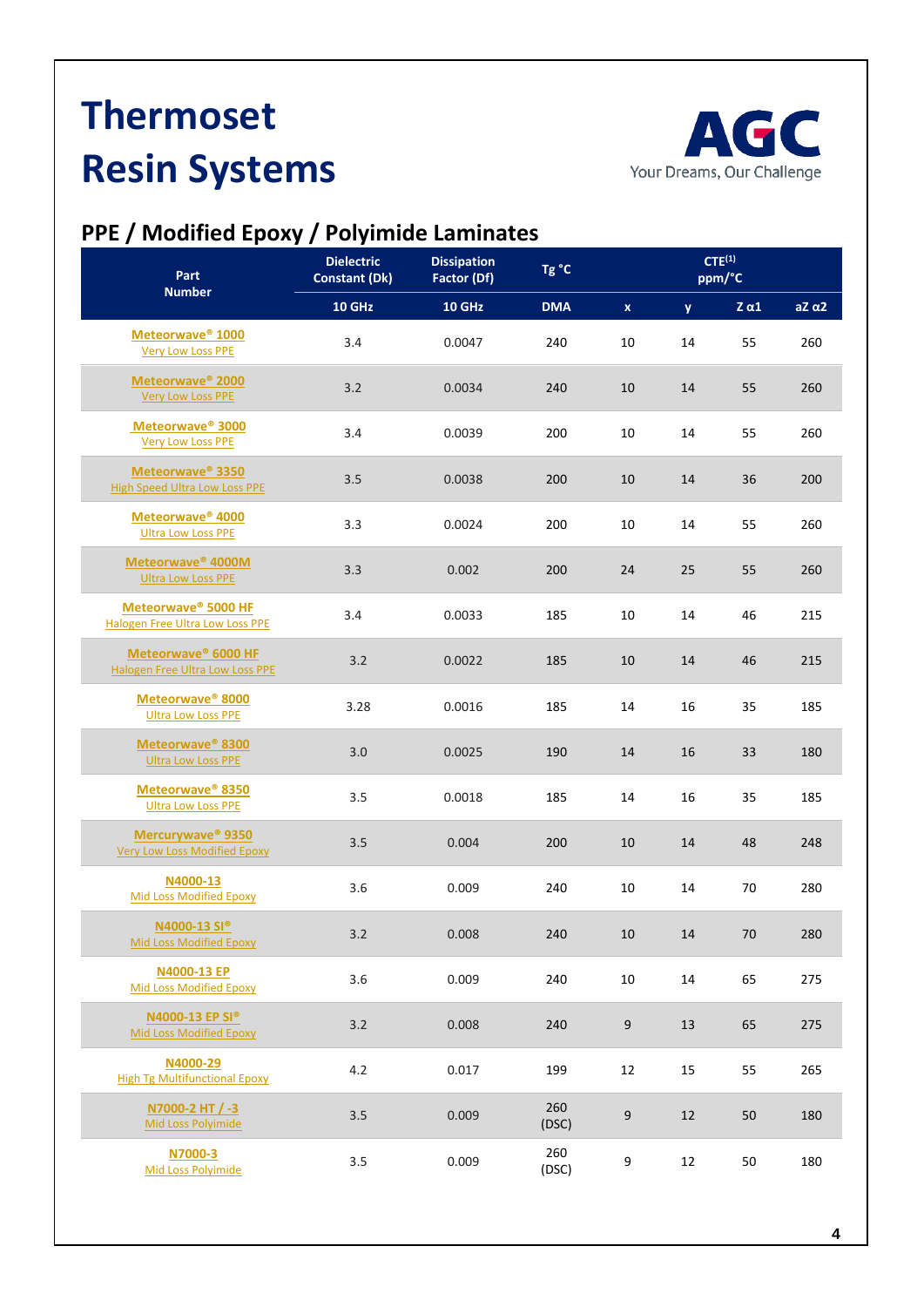# **Thermoset Resin Systems**





| <b>Part</b>                     | <b>Dielectric</b><br><b>Constant (Dk)</b> | <b>Dk</b><br><b>Tolerance</b> | <b>Dissipation</b><br>Factor (Df) | <b>Moisture</b><br><b>Absorption</b> | <b>Thermal</b><br><b>Conductivity</b> |             | CTE $(1)$<br>ppm/°C |              | <b>Peel Strength</b><br>lbs/in Very |
|---------------------------------|-------------------------------------------|-------------------------------|-----------------------------------|--------------------------------------|---------------------------------------|-------------|---------------------|--------------|-------------------------------------|
| <b>Number</b>                   | <b>10 GHz</b>                             | 土                             | <b>10 GHz</b>                     | %                                    | $W/M*K$                               | $\mathbf x$ | y                   | $\mathbf{z}$ | <b>Low Profile Cu</b>               |
| <b>HF-300F</b><br>Hydrocarbon   | 3.00                                      | 0.05                          | 0.0029                            | 0.08                                 | 0.45                                  | $12 - 18$   | $12 - 18$           | 65           | 3                                   |
| <b>HF-330</b><br>Hydrocarbon    | 3.35                                      | 0.08                          | 0.0025                            | 0.04                                 | 0.60                                  | $12 - 18$   | $12 - 18$           | 50           | $\overline{4}$                      |
| <b>HF-340</b><br>Hydrocarbon    | 3.45                                      | 0.08                          | 0.0025                            | 0.04                                 | 0.60                                  | $12 - 18$   | $12 - 18$           | 45           | 4                                   |
| <b>HF-350F</b><br>Hydrocarbon   | 3.50                                      | 0.05                          | 0.0029                            | 0.06                                 | 0.69                                  | $13 - 17$   | $13 - 17$           | 63           | $\overline{4}$                      |
| <b>HF-350FTC</b><br>Hydrocarbon | 3.55                                      | 0.05                          | 0.0029                            | 0.08                                 | 0.8                                   | 14-16       | 14-16               | 70           | 7                                   |

### **A Wide Lineup of Products Consisting of PTFE, PPE and Hydrocarbon Products**

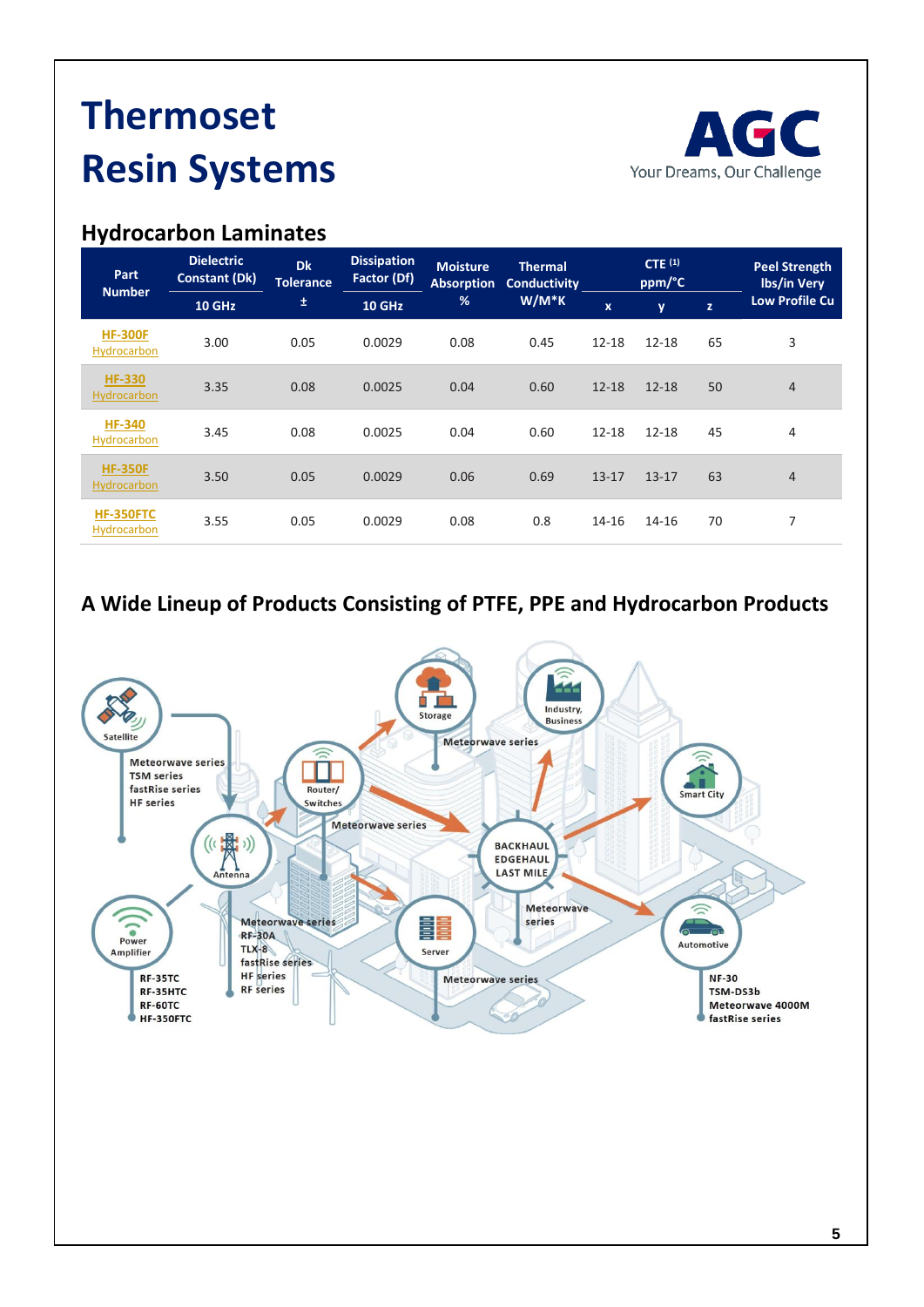# **Prepregs Bonding Films**



| Part<br><b>Number</b>         | <b>Dielectric</b><br><b>Constant (Dk)</b> | <b>Dissipation</b><br>Factor (Df) | <b>Moisture</b><br><b>Absorption</b> | <b>Thermal</b><br><b>Conductivity</b> | CTE <sup>(1)</sup><br>ppm/°C |           |    |  |
|-------------------------------|-------------------------------------------|-----------------------------------|--------------------------------------|---------------------------------------|------------------------------|-----------|----|--|
|                               | <b>10 GHz</b>                             | 10 GHz                            | %                                    | $W/M*K$                               | $\mathbf{x}$                 | y         | z  |  |
| fastRise 25<br>PTFE/Thermoset | 2.43                                      | 0.0014                            | 0.08                                 | 0.25                                  | 59                           | 70        | 72 |  |
| fastRise 27<br>PTFE/Thermoset | 2.77                                      | 0.0014                            | 0.08                                 | 0.25                                  | 59                           | 70        | 72 |  |
| fastRise 28<br>PTFE/Thermoset | 2.76                                      | 0.0014                            | 0.08                                 | 0.25                                  | 59                           | 70        | 72 |  |
| fastRise 7<br>PTFE/Thermoset  | 7.45                                      | 0.0034                            | 0.10                                 | 0.43                                  | 10                           | 17        | 62 |  |
| fastRiseEZpure<br>Thermoset   | 2.80                                      | 0.0032                            | 0.31                                 | 0.33                                  | 44                           | 44        | 44 |  |
| <b>HB-360</b><br>Thermoset    | 3.65                                      | 0.0032                            | 0.08                                 | 0.60                                  | $15 - 20$                    | $15 - 20$ | 50 |  |

| Part<br><b>Number</b>              | <b>Dielectric</b><br><b>Dissipation</b><br>Factor (Df)<br><b>Constant (Dk)</b> |               | $Tg^{\circ}C$ | CTE <sup>(1)</sup><br>ppm/°C |    |              |            |  |
|------------------------------------|--------------------------------------------------------------------------------|---------------|---------------|------------------------------|----|--------------|------------|--|
|                                    | <b>10 GHz</b>                                                                  | <b>10 GHz</b> | <b>DMA</b>    | x.                           |    | $Z \alpha 1$ | <b>Ζα2</b> |  |
| M-Ply<br><b>Ultra Low Loss PPE</b> | 3.3                                                                            | 0.0021        | 200           | 10                           | 14 | 55           | 260        |  |

### **No Flow Prepregs**

| Part<br><b>Number</b>                              | <b>Dielectric</b><br><b>Dissipation</b><br>Factor (Df)<br><b>Constant (Dk)</b> |               | $\mathsf{Tg}$ °C $\mathsf{T}$ | CTE <sup>(1)</sup><br>ppm/°C |    |              |              |  |
|----------------------------------------------------|--------------------------------------------------------------------------------|---------------|-------------------------------|------------------------------|----|--------------|--------------|--|
|                                                    | <b>10 GHz</b>                                                                  | <b>10 GHz</b> | <b>DMA</b>                    | $\mathbf{x}$                 | v. | $Z \alpha 1$ | $Z \alpha 2$ |  |
| N4000-29NF<br><b>High Tg Multifunctional Epoxy</b> | 4.0                                                                            | 0.0017        | 199                           | 12                           | 15 | 55           | 265          |  |
| <b>Meteorwave 1000NF</b><br>Very Low Loss PPE      | 3.4                                                                            | 0.0047        | 240                           | 10                           | 14 | 55           | 260          |  |

### **Note :**

- 1. All test data provided are typical values and not intended to be specification values.
- 2. CTE<sup>(1)</sup> values vary by temperature range of measurement. Please inquire for specific product temperature range.
- 3. <sup>(2)</sup> Measured by IPC-TM-650 method 2.5.5.5.1 (modified stripline) at 1.9 GHz.
- 4. Please refer to the data sheet for each product for detailed values.